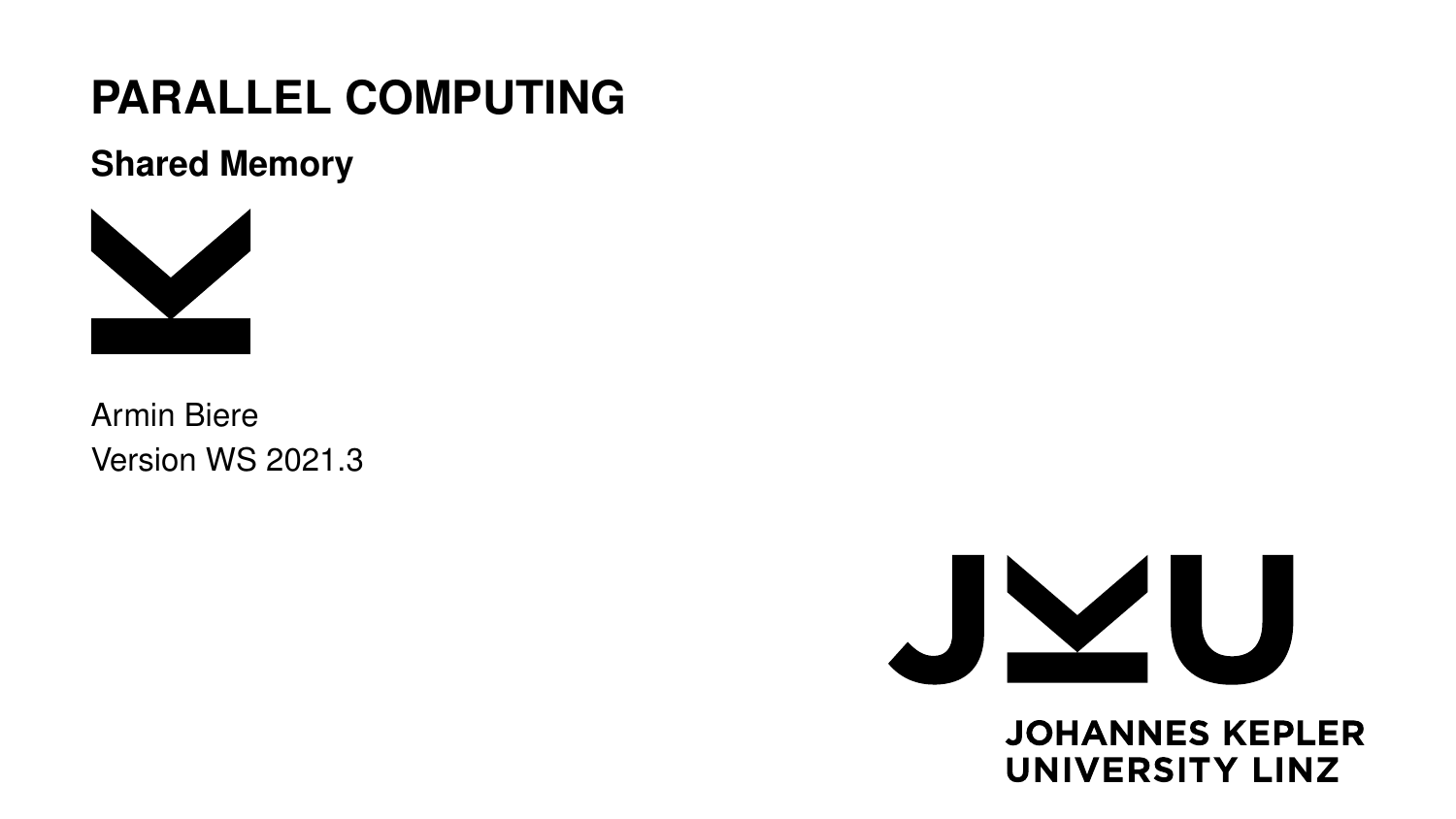# **Why Shared Memory?**

#### ■ wide-spread availability of multi-core

- $\Box$  in servers for more than 20 years
- $\Box$  desktop for more than 15 years
- $\Box$  GPU computing for more than 15 years
- $\Box$  smart phones for more than 10 years

#### power limits in CMOS technology

- $\Box$  around 2005 frequency scaling stopped
- Moore's law still continued to hold
- $\Box$  more cores instead of higher frequency

#### **n** threads

- $\Box$  "known" programming model
- $\Box$  similar to sequential model
- $\Box$  but with globally shared memory
- $\Box$  and multiple processing units

#### **processes**

- $\Box$  classical but more complicated
- $\Box$  fork / join paradigm
- $\Box$  communication over files / pipes
- $\Box$  mmap (..., MAP\_SHARED, ...)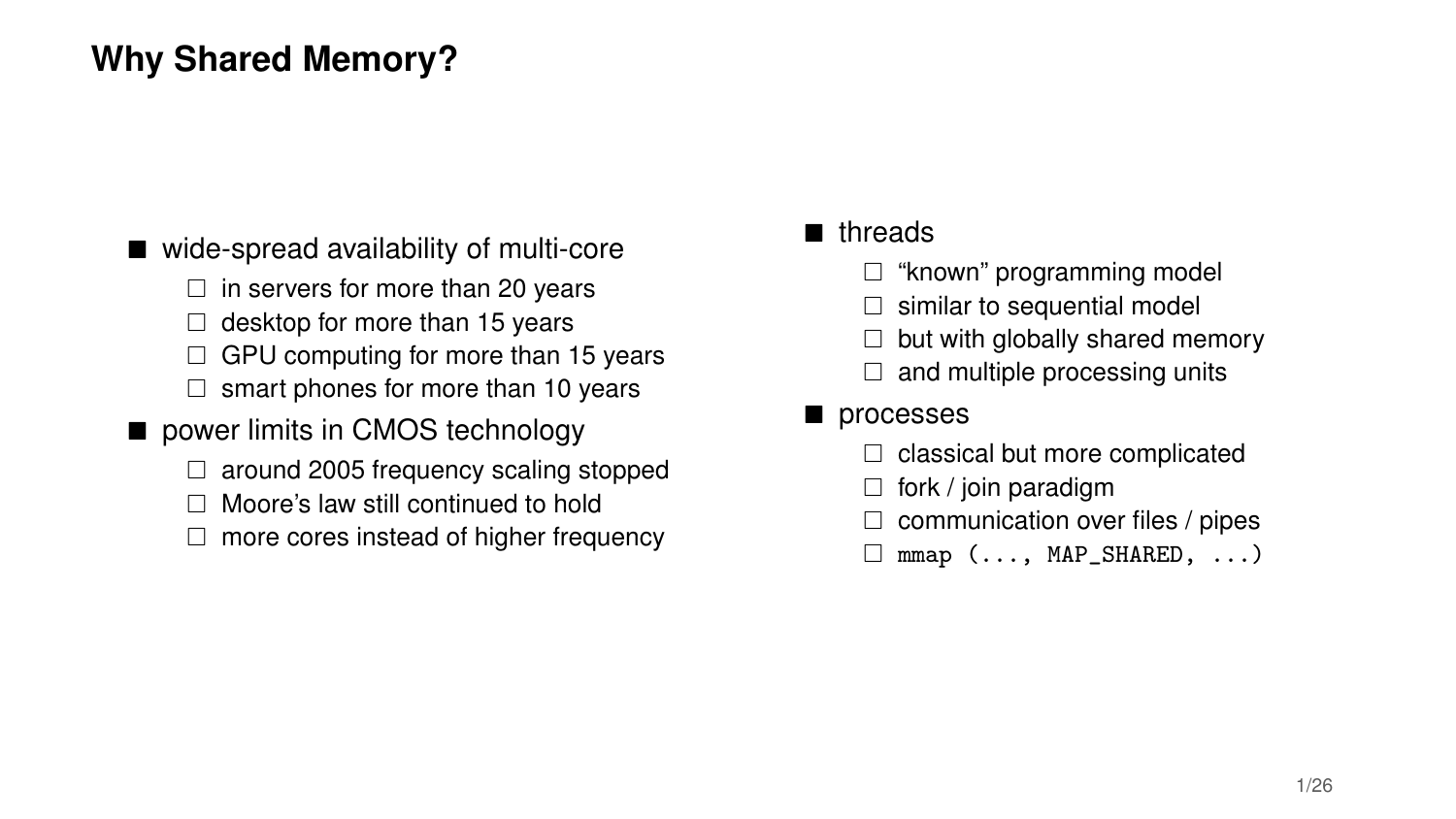# **Shared Memory Programming Model**



- **programs** / processes / threads
	- $\Box$  local architectural (CPU) state
	- $\Box$  including registers / program counter
	- $\Box$  shared heap for threads
	- $\Box$  shared memory for processes
- $\blacksquare$  communicate over **global** memory
	- $\Box$  think globally shared variables
- *read* and *write* atomic
	- $\Box$  only for machine word values (and pointers)
	- $\Box$  need other synchronization mechanisms
- solution for mutual exclusion needed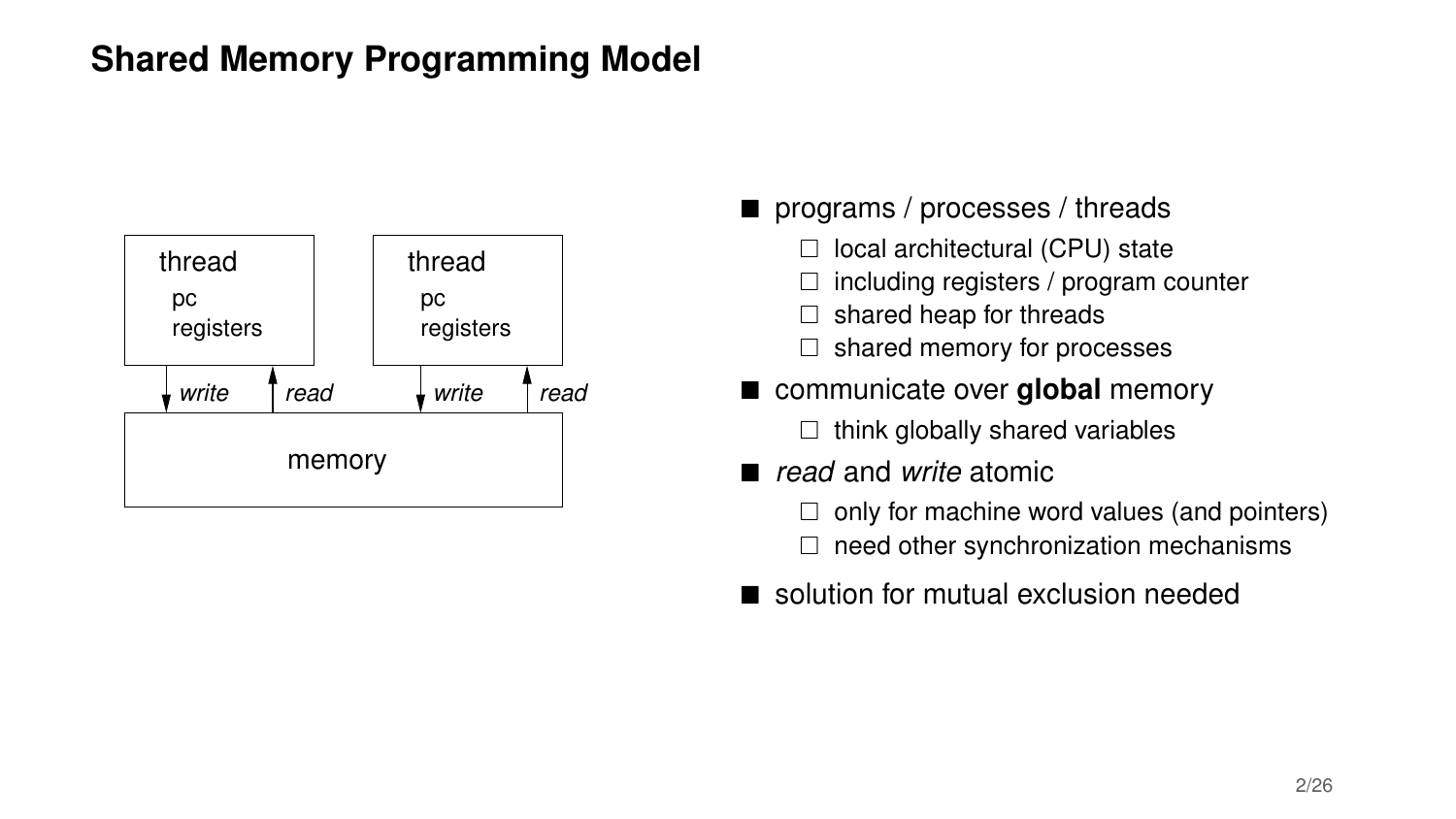#### **Data Race**

```
# include < stdio .h >
# include < stdlib .h >
#include <pthread.h>
pthread_t t0 , t1 ;
int x;
void *
incx ( void * dummy )
{
  x + +:
  return 0;
}
```

```
int
main (void)
{
  pthread_create (&t0, 0, incx, 0);
  pthread_create (kt1, 0, incx, 0);pthread_join (t0, 0);
  pthread_join (t1, 0);
  printf ("%d\n'\n'', x);
  return 0;
}
```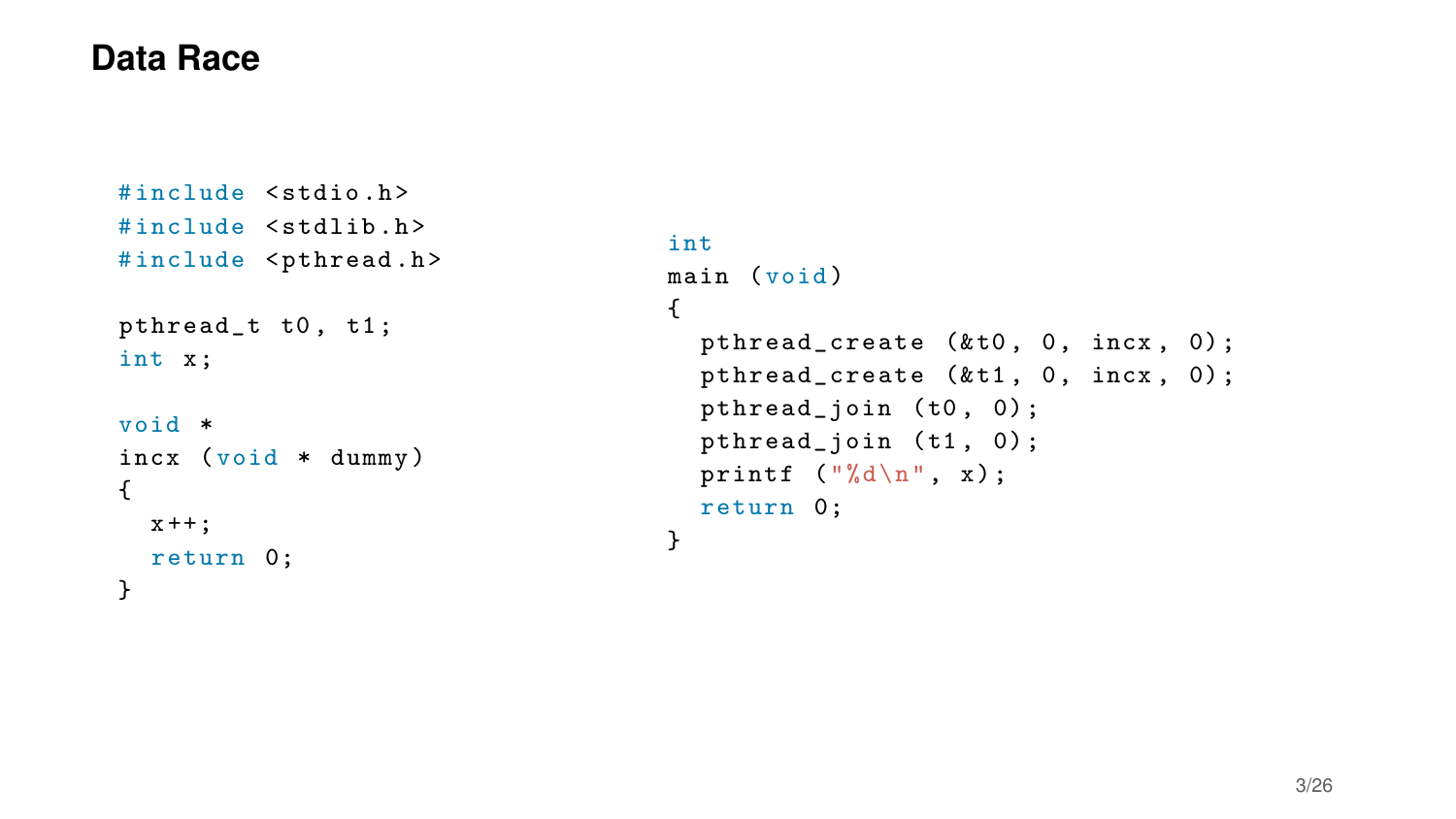# **Data Race**

- $\blacksquare$  this code already gives some ideas about pthreads
- $\blacksquare$  increment function  $\text{incx}$  just increments the global variable x (without locking)
- $\blacksquare$  the main function creates two threads running incx
- $\blacksquare$  then waits for them to finish (joins with first thread to first, then with second t1)
- $\blacksquare$  if first thread finishes executing  $\text{inc}x$  before second starts then there is no problem
- $\blacksquare$  incrementing twice should always yield 2 as output
- but there is a potential data race
	- 1. first thread  $t0$  reads value 0 of x into local register  $r0$
	- 2. also increments its local copy in r0 to value 1
	- 3. second thread  $t1$  reads old value 0 of x into its local register  $r1$
	- 4. also increments its local copy in r1 to value 1
	- 5. now first thread  $t_0$  writes back  $r_0$  to the global variable x with value 1
	- 6. finally second thread  $t_1$  writes back r0 to the global variable x with value 1
- $\blacksquare$  testing with massif load (schedule steering)

```
valgrind --tool=helgrind or gcc -fsanitize=thread
```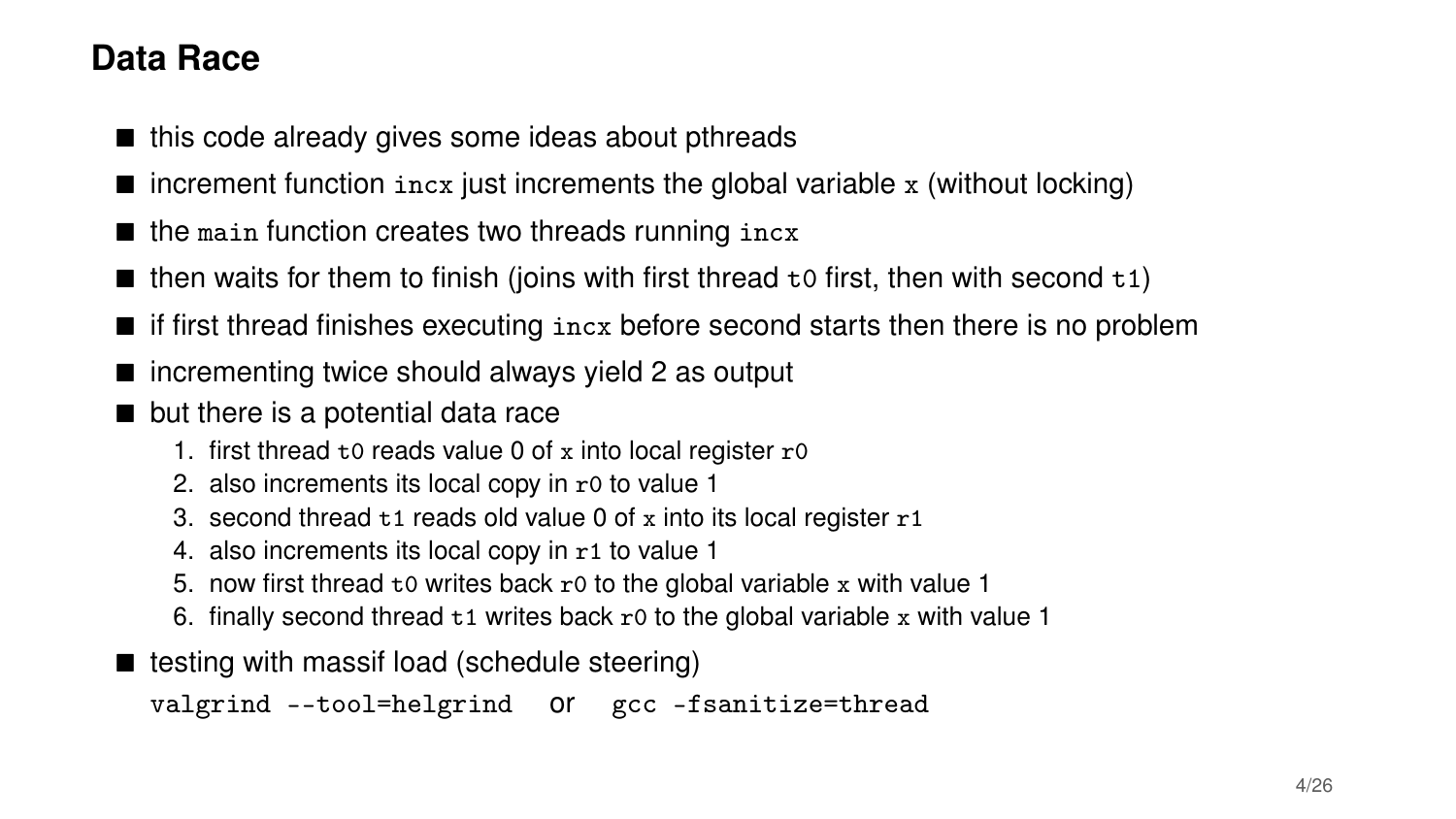# **Avoiding Data Races Through Locking / Mutual Exclusion**

```
void *
incx ( void * dummy )
{
  lock();
  int tmp = x;tmp++;x = \text{tmp};
  unlock () ;
  return 0;
}
```
How to implement locking?

- will first look at software only solutions
- hardware solutions much more efficient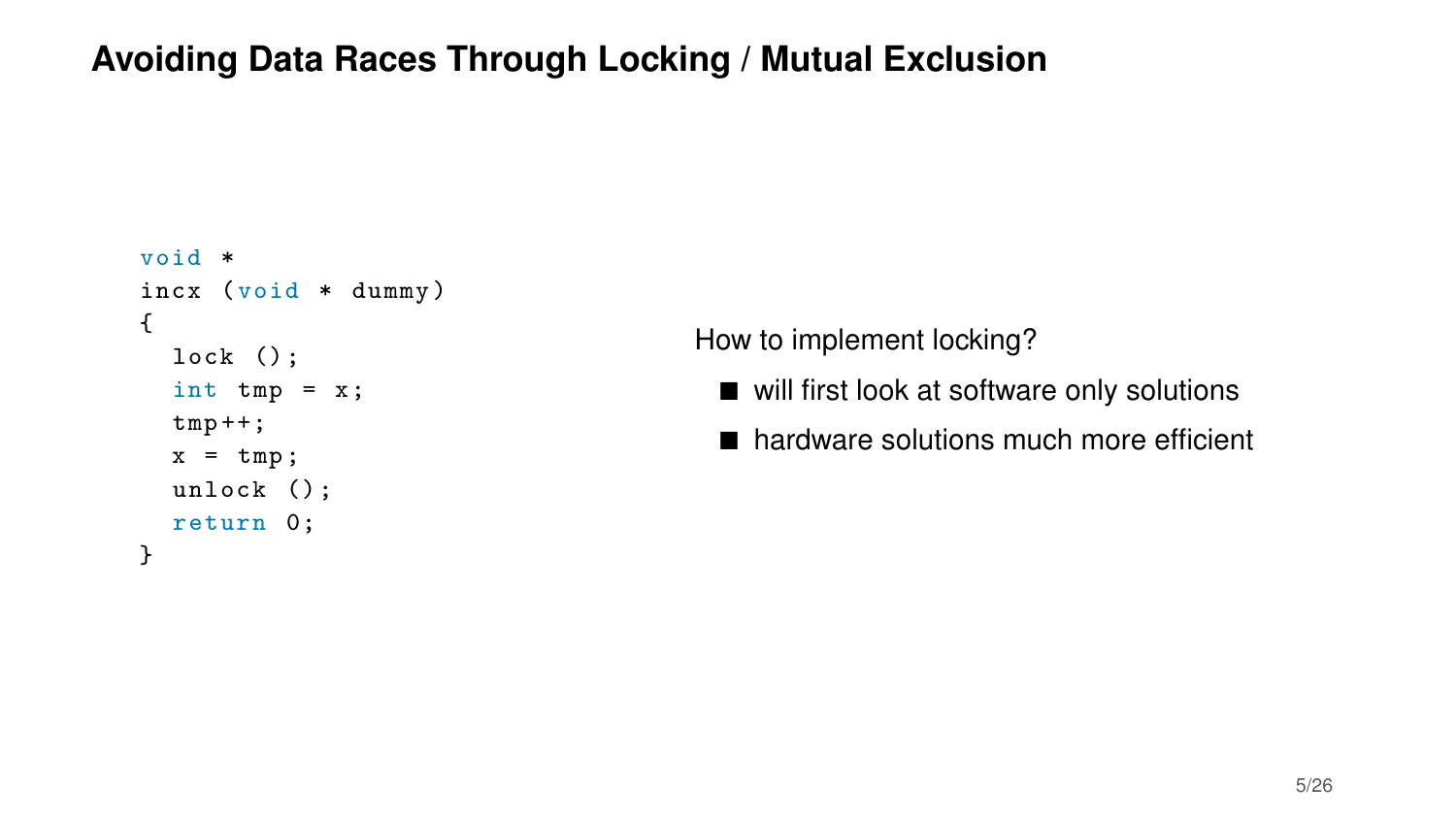# **Eraser / Lock-Set Algorithm**

Stefan Savage, Michael Burrows, Greg Nelson, Patrick Sobalvarro, Thomas E. Anderson: Eraser: A Dynamic Data Race Detector for Multithreaded Programs. ACM Trans. Comput. Syst. 15(4): 391-411 (1997)

- check for "locking discipline"
	- $\Box$  shared access protected by at least one lock
	- $\Box$  collect lock sets at read and write events
	- $\Box$  check that intersection of lock sets non-empty
- if a lock-set becomes empty
	- $\Box$  produce improper locking warning (potential data race)
	- $\Box$  even though the actual race might not have occurred
- $\blacksquare$  initialization is tricky (phases)
	- $\Box$  spurious warnings
	- $\Box$  only some can surpressed automatically
- for instance implemented in helgrind
- major problem is that it needs "sandboxing" (interpreting memory accesses)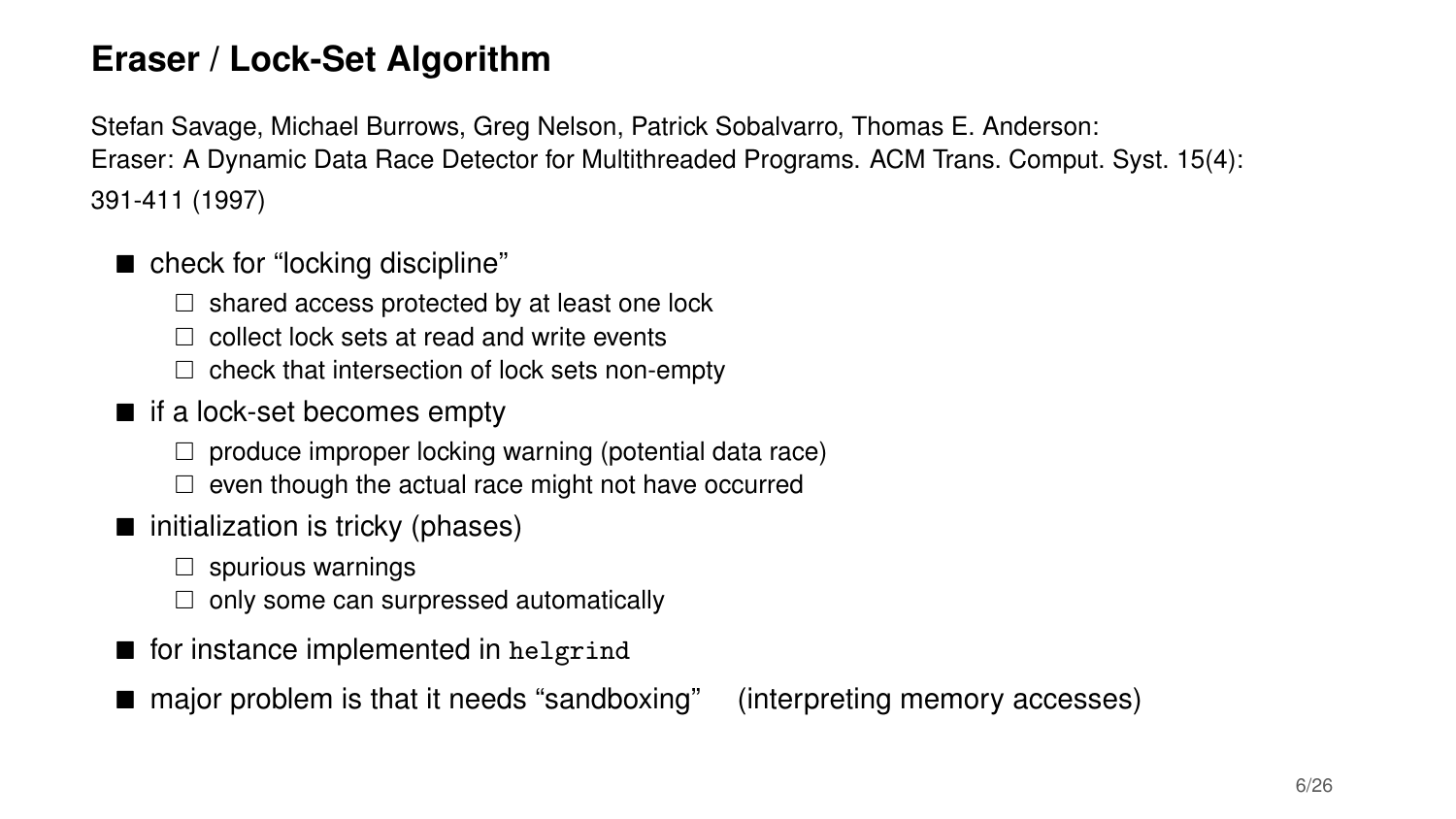### **Mutual Exclusion with Deadlock**

```
# include ...
pthread_t t0 , t1 ;
int x;
int id [ ] = { 0, 1 };int flag[] = { 0, 0 };
void lock ( int * p) {
  int me = *p,
  int other = ! me ;
  flag[me] = 1;while (flag[other])
    ;
}
void unlock ( int * p) {
  int me = *p;
  flag[me] = 0;}
```

```
void *
incx (void * p){
  lock (p);
  x + +;
  unlock (p) ;
  return 0;
}
int
main (void)
{
  pthread_create (&t0, 0, incx, &id[0]);
  pthread_create (&t1, 0, incx, &id[1]);
  pthread_join (t0, 0);
  pthread_join (t1, 0);
  printf ("%d\n', x);return 0;
}
```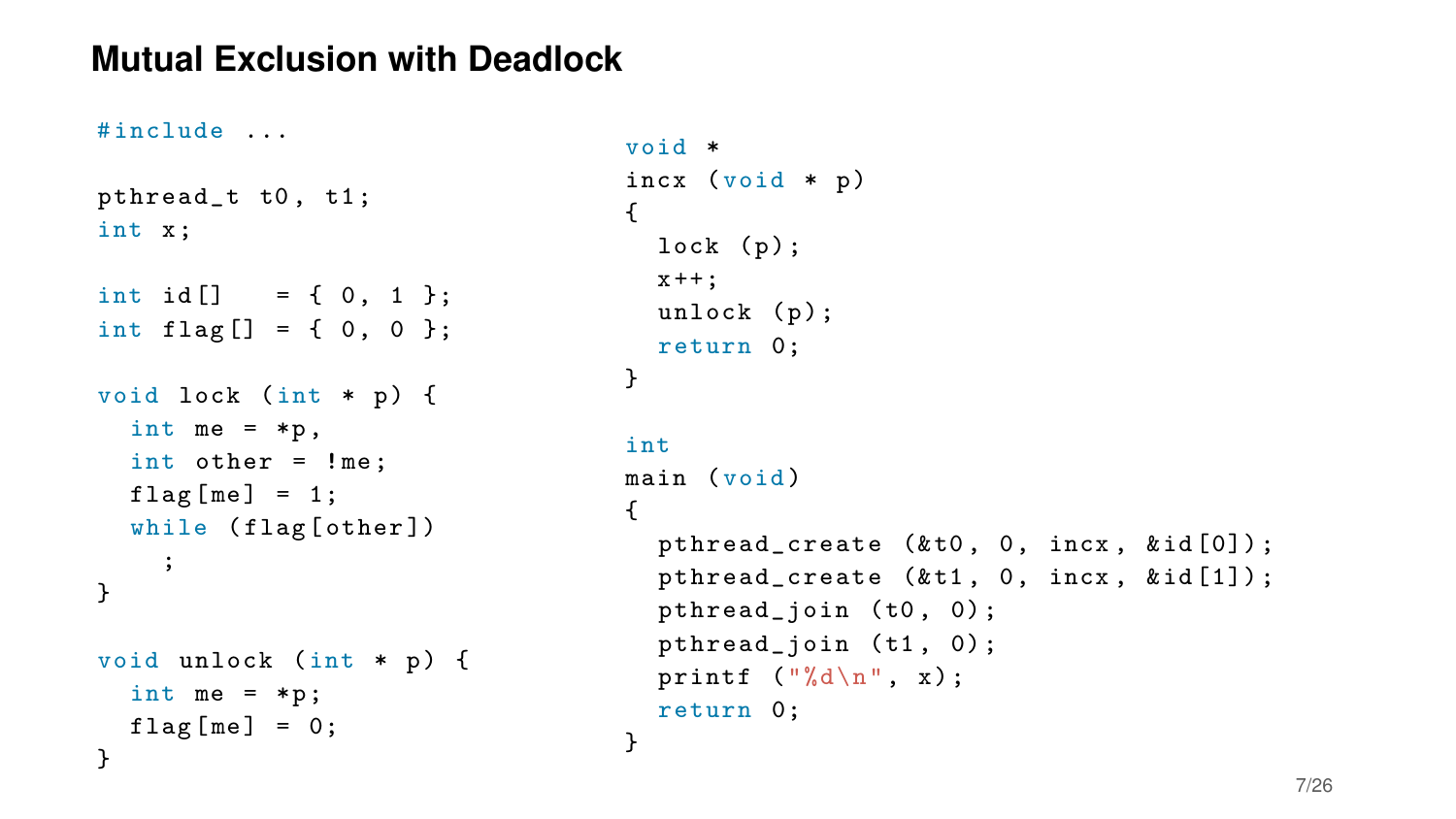# **Deadlock**

#### ■ data race

- $\Box$  uncoordinated access to memory
- $\Box$  interleaved partial views
- $\Box$  inconsistent global state (incorrect)
- □ "always consistent" = **safety** property
- $\Box$  avoided by locking
- $\Box$  which in turn might slow-down application

#### ■ deadlock

- $\Box$  two threads wait for each other
- $\Box$  each one needs the other to "release its lock" to move on
- "no deadlock" = **liveness** property
- $\Box$  does not necessarily need sandboxing
- $\Box$  might be easier to debug
- $\Box$  might actually not be that bad ("have you tried turning it off and on again?")
- $\Box$  more fine-grained versions later

#### ■ debugging dead-lock

- $\Box$  tools allow to find locking cycles
- $\Box$  run your own cycle checker after wrapping lock / unlock
- $\Box$  attach debugger to deadlocked program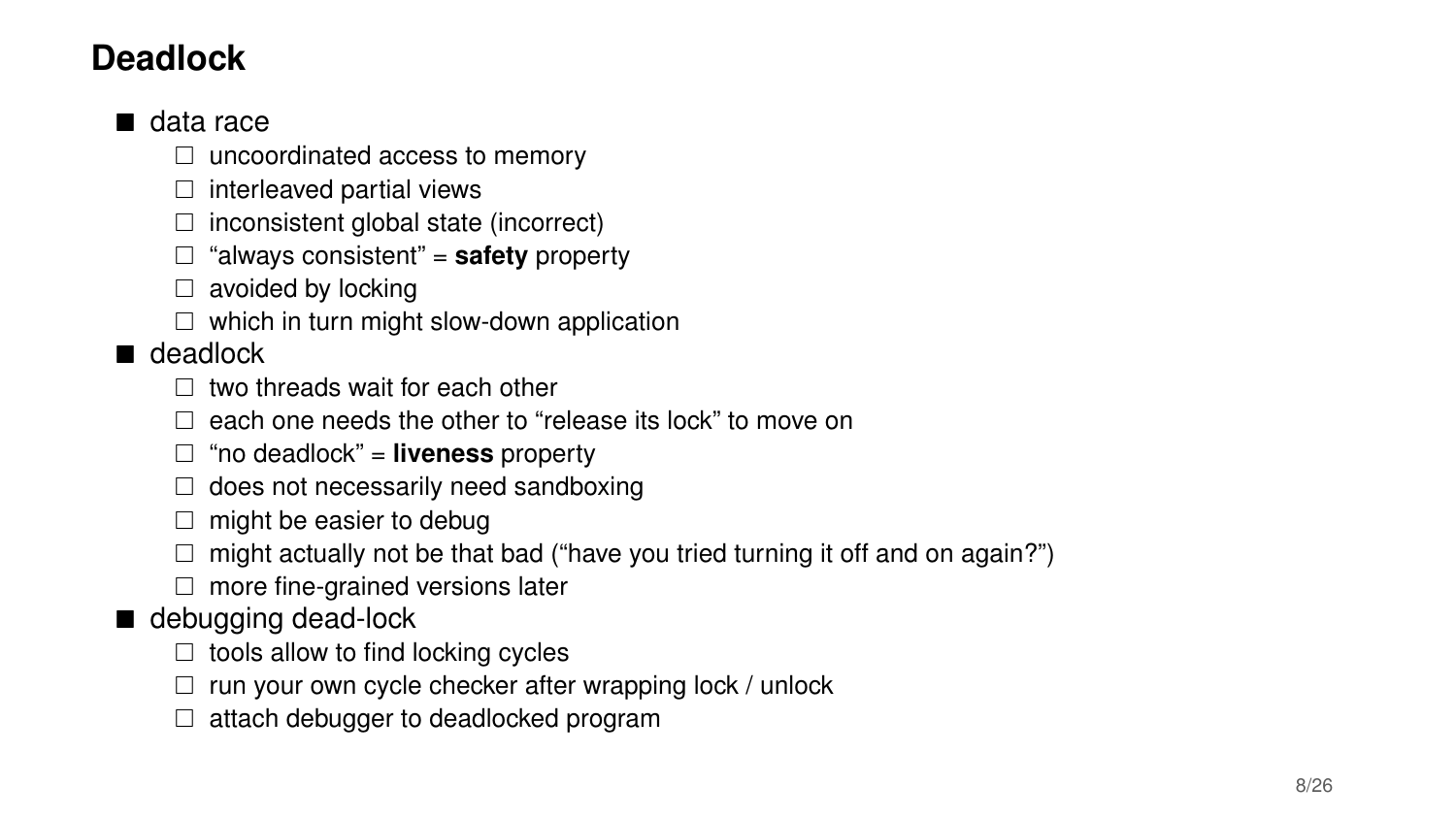# **Mutual Exclusion with Deadlock**

#### # include ...

```
pthread_t t0, t1;
int x;
int id[] = \{ 0, 1 \};int victim = 0;
void lock ( int * p) {
  int me = *p;
  victim = me;while (victim == me);
}
void unlock ( int * p) {
}
```
#### $\blacksquare$  previous version

- $\Box$  flag to go first
- $\Box$  hope nobody else has the same idea at the same time
- $\Box$  but check that and if this is not the case proceed
- □ deadlock under contention

#### ■ this version

- $\Box$  even more passive / helpful
- $\Box$  always let the other go first
- $\Box$  tell everybody that you are waiting
- $\Box$  wait until somebody else waits too
- $\Box$  almost always deadlocks (without contention)
- $\blacksquare$  the Peterson algorithm combines both ideas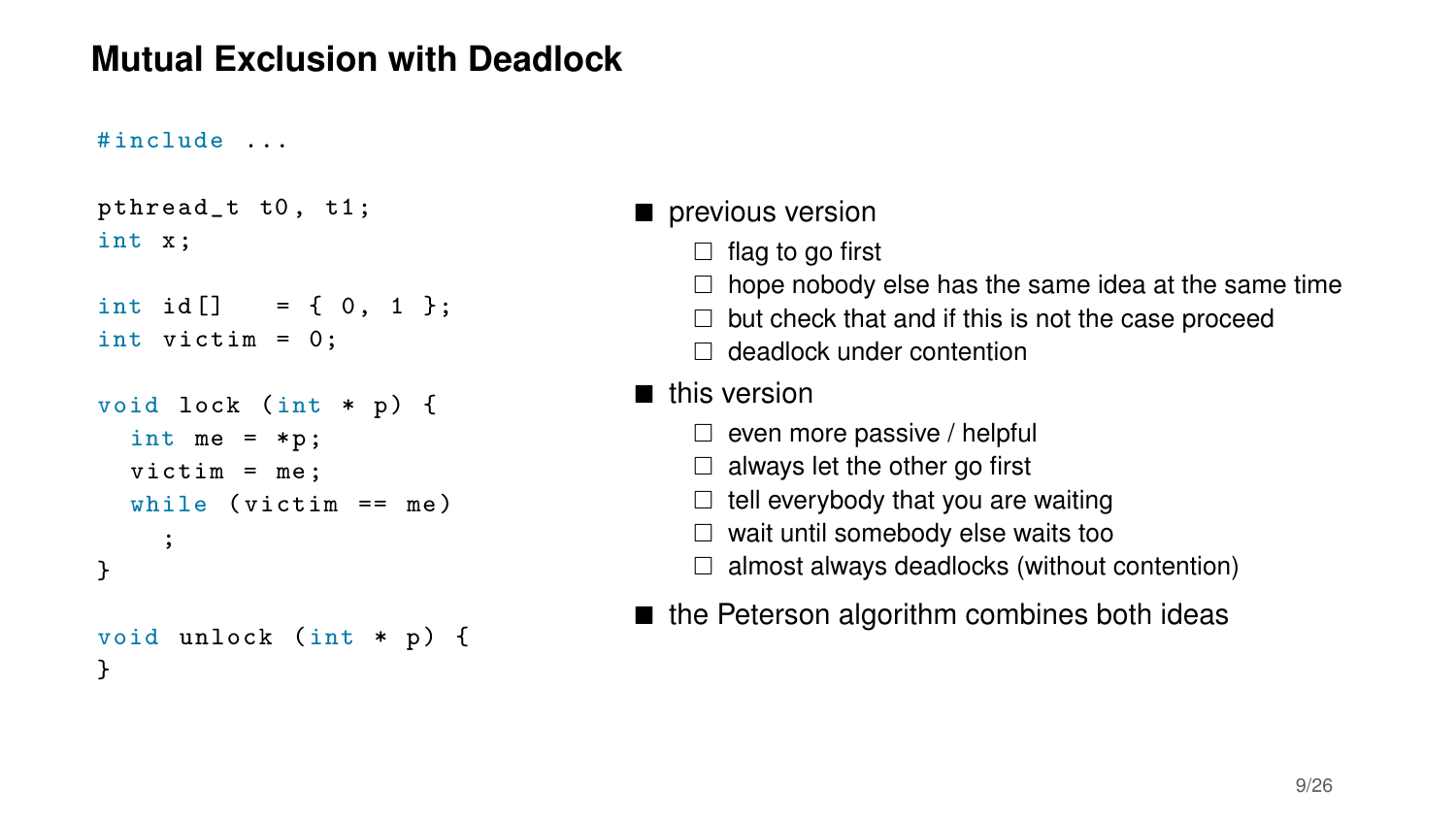### **Peterson Algorithm**

```
void lock ( int * p) {
  int me = *p;
  int other = ! me ;
 flag[me] = 1;victim = me:
  // __sync_synchronize ();
  while (flag [other] & k victim == me)
    ;
}
void unlock ( int * p) {
  int me = *p;
 flag[me] = 0;}
```
actually broken on real modern hardware

- without the memory fence
- **because read in other thread** can be reordered before own write (even for restricted x86 memory model)

expected:

| 0: write(flag[0], 1)          | 1: write(flag[1], 1)                   |
|-------------------------------|----------------------------------------|
| $0:$ <i>write</i> (victim, 0) | 1: $\textit{write}( \text{victim, 1})$ |
| 0: $read(flag[1]) = 1$        | 1: $read(flag[0]) = 1$                 |

possible:

0:  $read(flag[1]) = 0$  1:  $read(flag[0]) = 0$ 0: *write* (flag[0], 1) 1: *write* (flag[1], 1) 0: *write* (victim, 0) 1: *write* (victim, 1)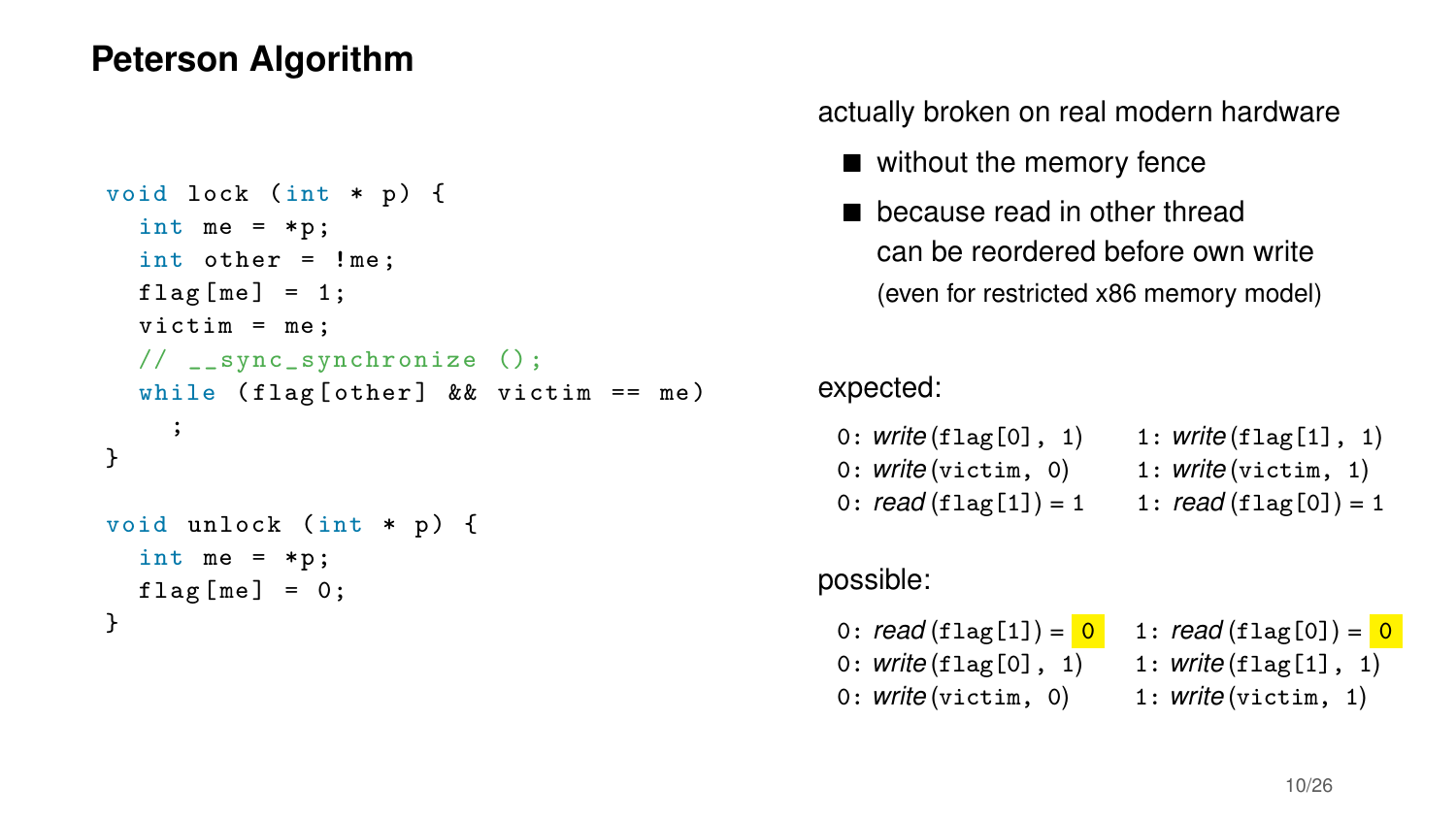# **Mutual Exclusion Algorithms**

#### classical "software-only" algorithms

- $\Box$  more of theoretical interest only now
- $\Box$  because memory model of multi-core machines weak (reorders reads and writes)
- $\Box$  but would be on reorder-free hardware still not really efficient (in space and time)

#### need hardware support anyhow

- $\Box$  various low-level (architecture) depedent primitives
- $\Box$  atomic increment, bit-set, compare-and-swap and memory fences
- $\Box$  better use platform-independent abstractions, such as pthreads
- we will latter see how-those low-level primitives can be used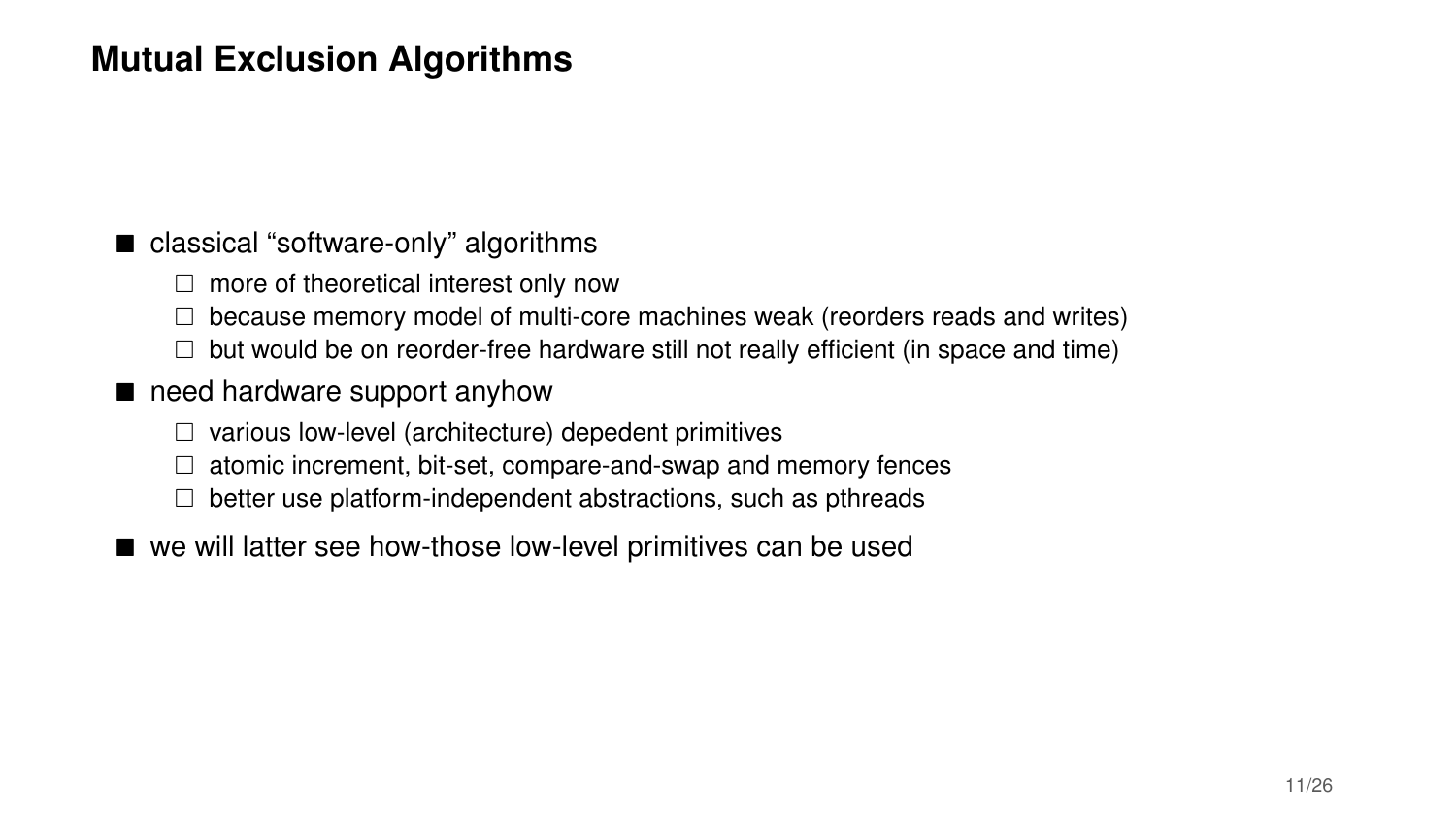# **Sequential Consistency**

Leslie Lamport:

How to Make a Multiprocessor Computer That Correctly Executes Multiprocess Programs.

IEEE Trans. Computers 28(9): 690-691 (1979)

- systems with processors (cores) and memories (caches)
	- $\Box$  think HW: processors and memories work in parallel
	- $\Box$  processors read (fetch) values and write (store) computed values to memories
	- $\Box$  common abstraction: consider each memory address as single memory module
- (single) processor **sequential** iff programs (reads / writes) executed sequentially
	- $\Box$  sequentially means without parallelism
	- $\Box$  between memories and the single processor
- processors **sequentially consistent** iff

every parallel execution of programs

can be reordered into a sequential execution

- such that sequential semantics of programs and memories are met
- $\Box$  sequential (single) program semantics: read / writes executed in program order
- sequential (single) memory semantics: read returns what was written (array axioms in essence)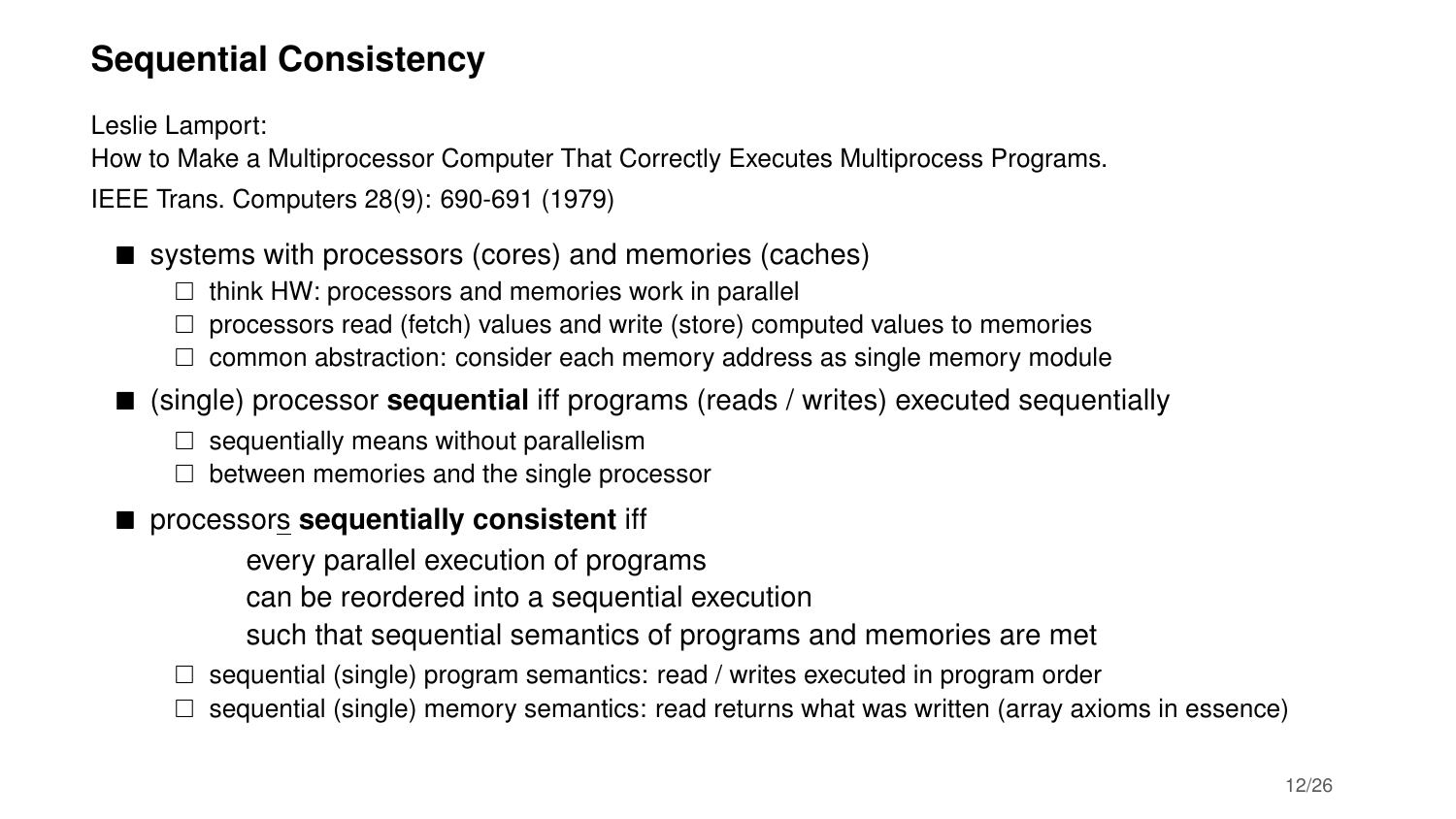### **FIFO Read / Write Order**



global FIFO read / write operation gives sequential consistency (left) projected to individual memory addresses too (right)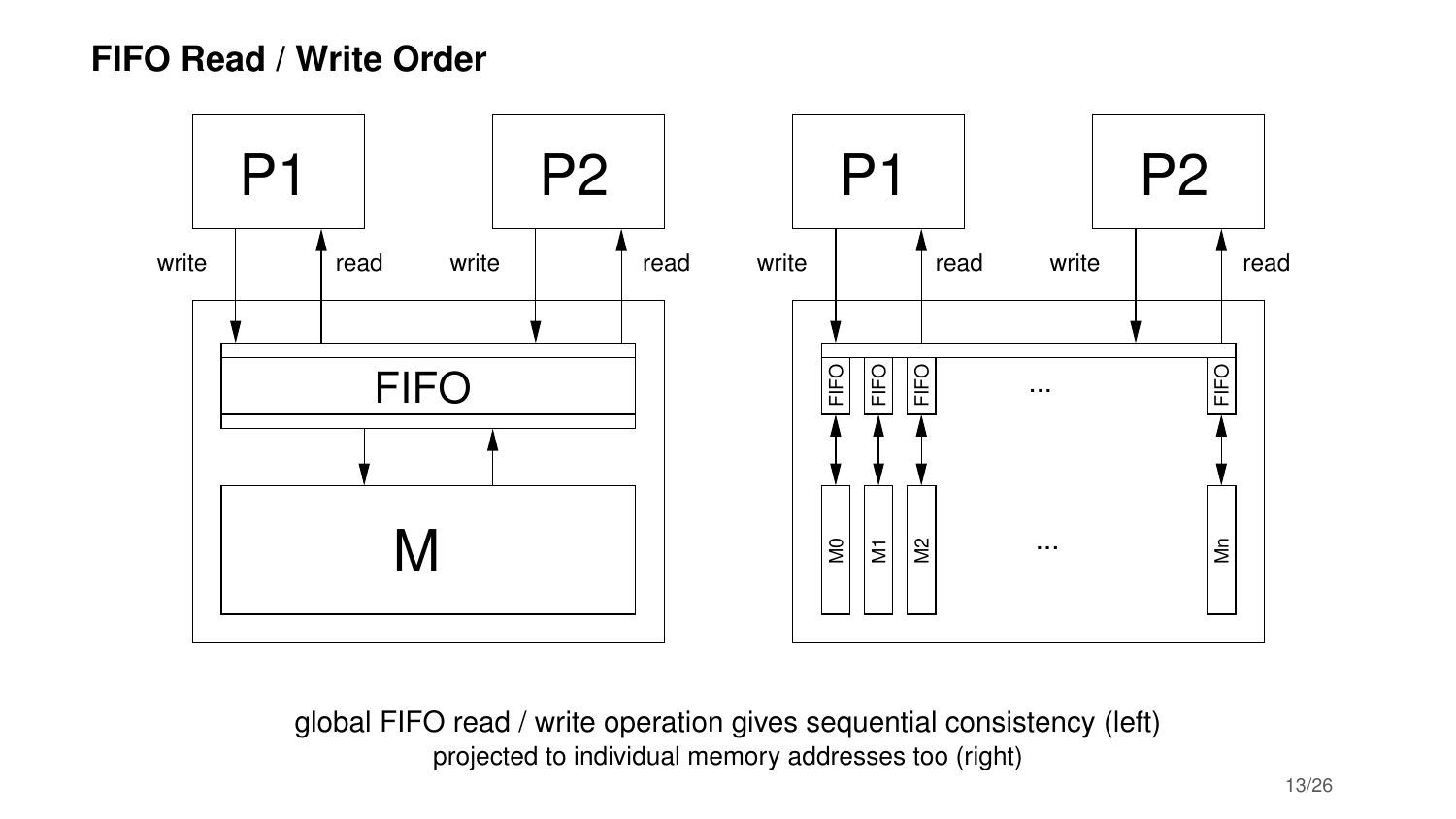### **Store Buffer / Write Buffer**



hide write latency by collecting written data and continue serving read data (alreay in the cache or in the write buffer)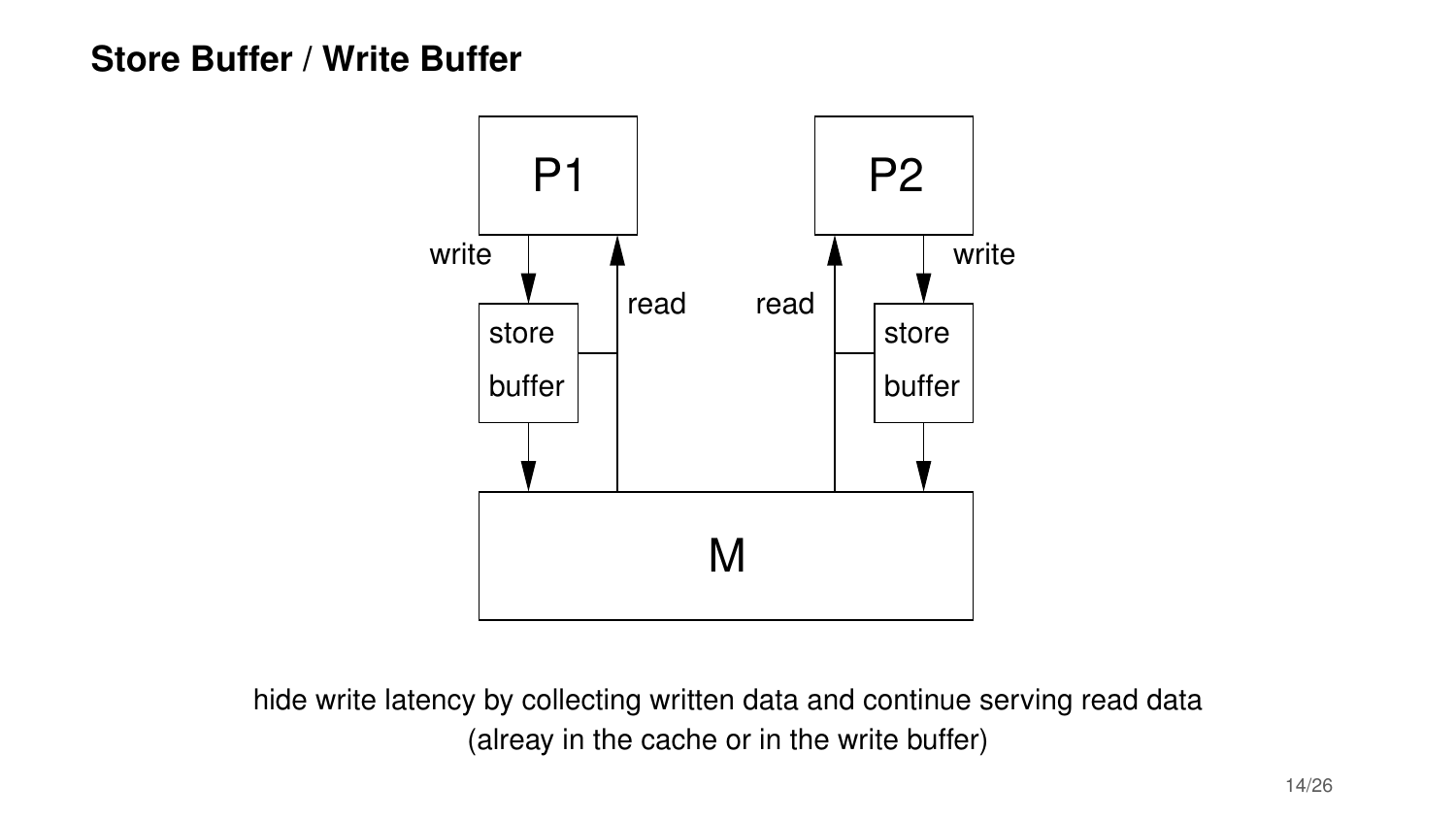#### **Out-of-Order Write-to-Read**

```
long a, b;void * f (void * q) { pthread_t s, t;
 a = 1;
 long c = a; int main () {
 return (void*) u; long u, v;
void * g (void * p) { long m = u + v;
 long e = b; return 0;
 long \t f = a; }
 long \ v = e + f;return (void*) v;
}
```

```
long d = b; between the princed_create (\&s, 0, f, 0);
 long \ u = c + d; pthread_create (kt, 0, g, 0);} pthread_join (s, (void **) &u);
                         pthread_join (t, (void**) ky);
 b = 1; printf ("%1d\n\cdot n", m);
```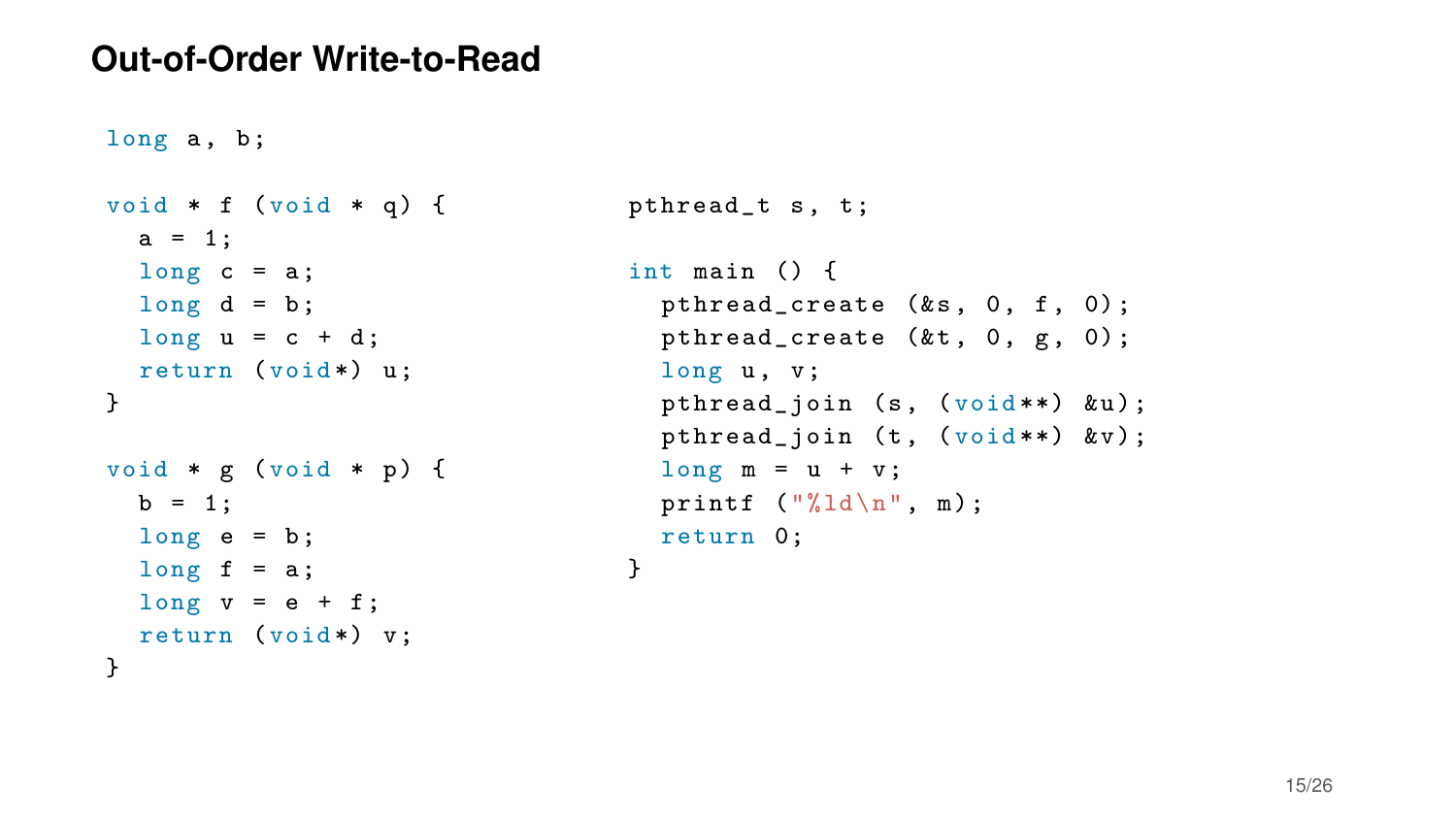#### **Out-of-Order Write-to-Read**

```
long a, b;long f () { a = 1; long tmp = a; return tmp + b; }
long g () { b = 1; long tmp = b; return tmp + a; }
void * f (void * q) {
 a = 1; // fwal = f writes a value 1 to memory
 long c = a; \frac{1}{1 + ac} = f reads a value c from memory
 long d = b; // frbd = f reads b value d from memory
 long u = c + d; // fadd = f adds c and d locally
 return (void*) u;
}
void * g (void * p) {
 b = 1; // gwb1 = g writes b value 1 to memorylong e = b; // grbe = g reads b value e from memory
 long f = a; \frac{1}{2} araf = g reads a value f from memory
 long v = e + f; // gadd = g adds e and f locally
 return (void*) v;
}
```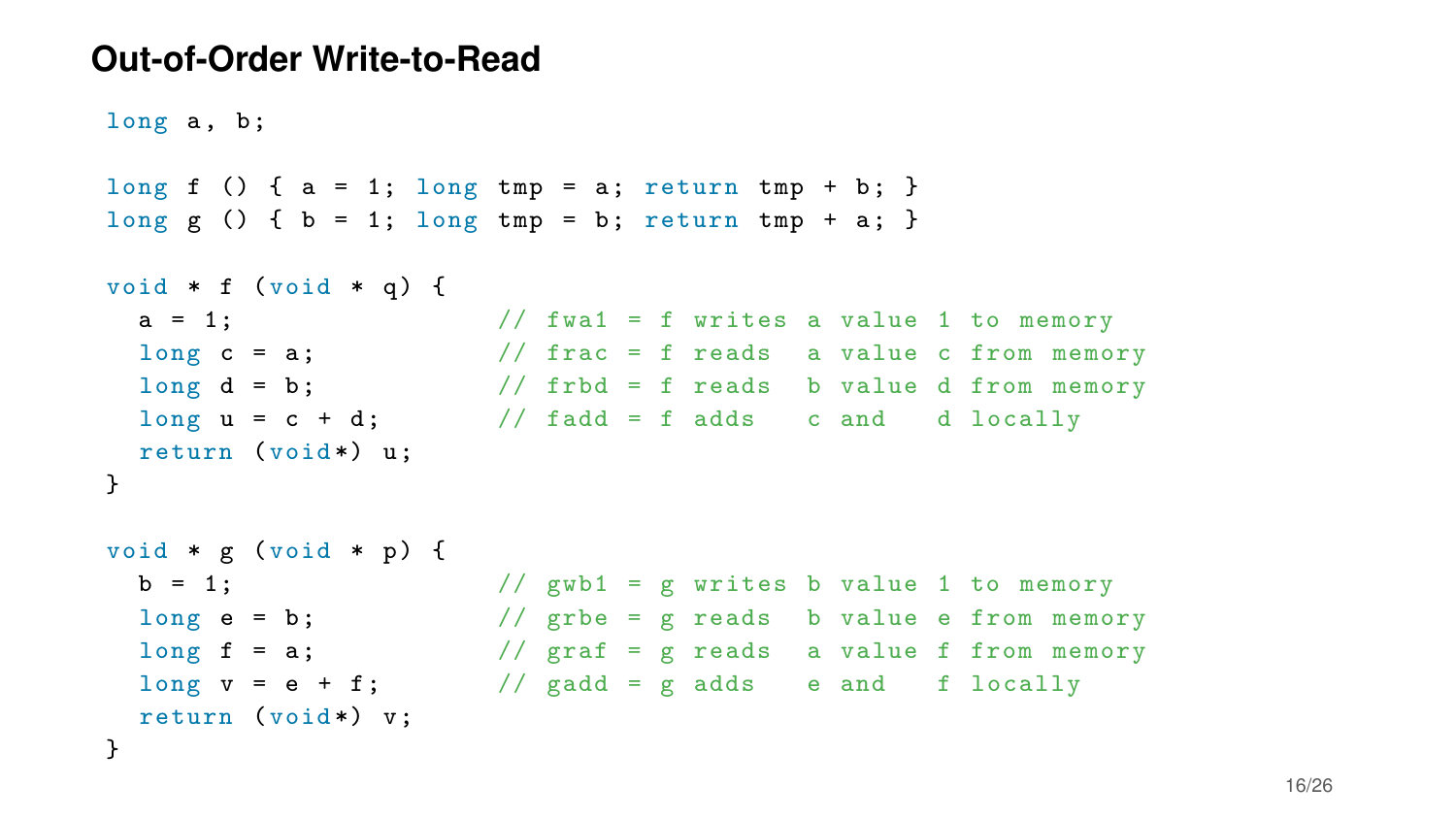#### common sequentially consistent interleaved scenario with result 3

```
long a, b:
void * f (void * q) {
 a = 1; // fwa1
 long c = a; \frac{1}{\pi} frac
 long d = b; // frbd
 long u = c + d; // fadd
 return (void*) u;
}
void * g (void * p) {
 b = 1; // gwb1
 long e = b; // grbe
 long f = a; // graf
 long v = e + f; // gadd
 return (void*) v;
}
```

```
abcdefuvm memory - fifo
00------- fwa1
00------- fwa1 frac frbd
10 - - - - - - - frac frbd
101 - - - - - frbd
1010 - - - - gwb1
1010 - - - - gwb1 grbe
1010----- gwb1 grbe graf
1110 - - - - grbe graf
11101 - - - graf
111011 - - - fadd
111011 - - - fadd gadd
111011 - - - fadd gadd madd
1110111 - - gadd madd
11101112 - \text{madd}111011123
```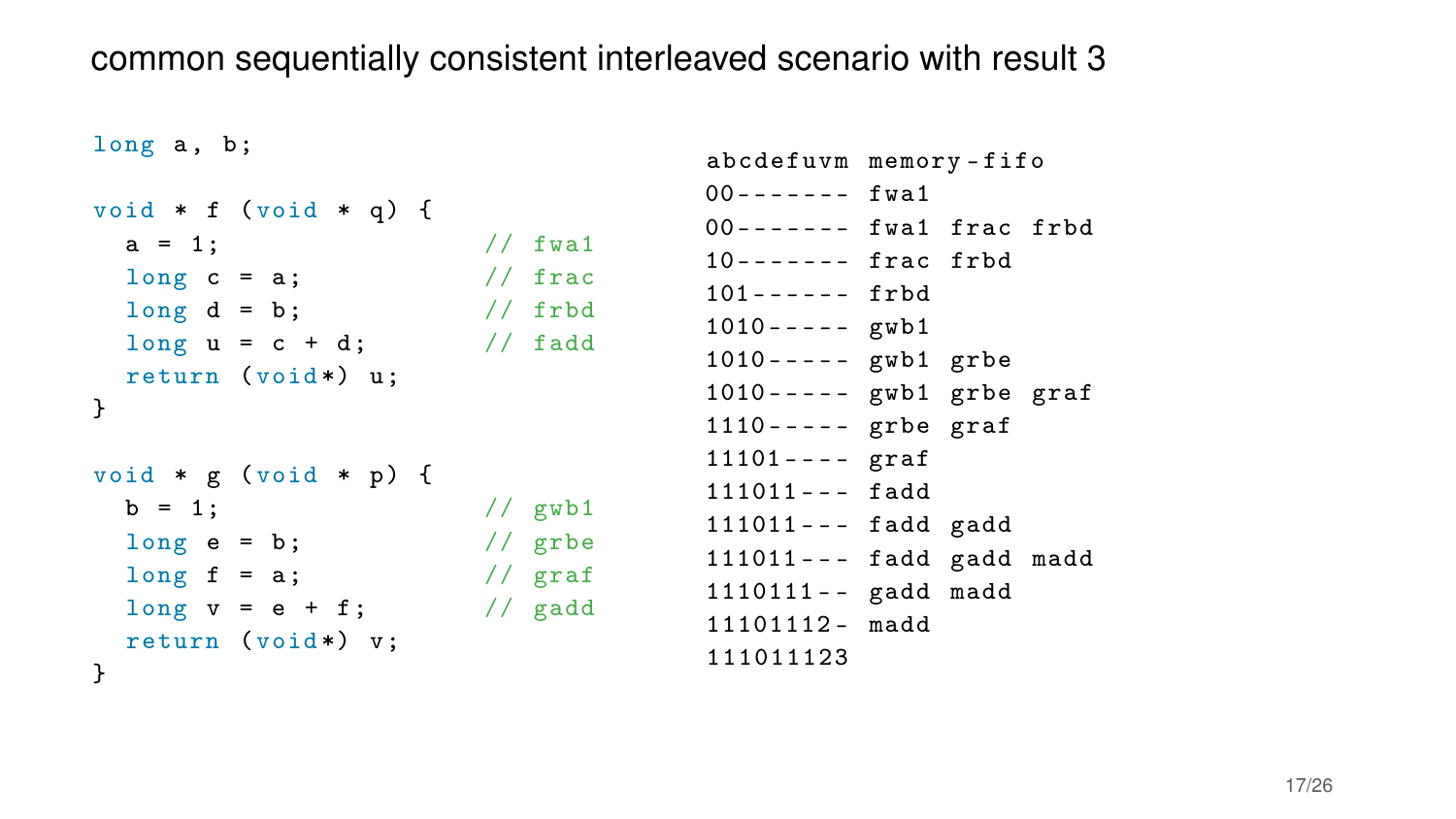#### rare sequentially consistent interleaved scenario with result 4

```
long a, b;void * f (void * q) {
 a = 1; // fwa1
 long c = a; // fraclong d = b; // frbd
 long u = c + d; // fadd
 return (void*) u;
}
void * g (void * p) {
 b = 1; // gwb1long e = b; // grbe
 long f = a; // graflong v = e + f; // gadd
 return (void*) v;
}
```

```
abcdefuvm memory - fifo
00 - - - - - - fwa1
00 - - - - - - fwa1 gwb1
00 - - - - - - - fwa1 gwb1 frac
00------- fwal gwb1 frac grbe
00 ------- fwa1 gwb1 frac grbe frbd
00 ------- fwa1 gwb1 frac grbe frbd graf
10 ------- gwb1 frac grbe frbd graf
11 - - - - - - - frac grbe frbd graf
111------ grbe frbd graf
111 -1 - - - - frbd graf
11111 - - - graf
111111 - - - fadd
111111 - - fadd gadd
111111 - - - fadd gadd madd
1111112 - - gadd madd
11111122 - madd
111111224
```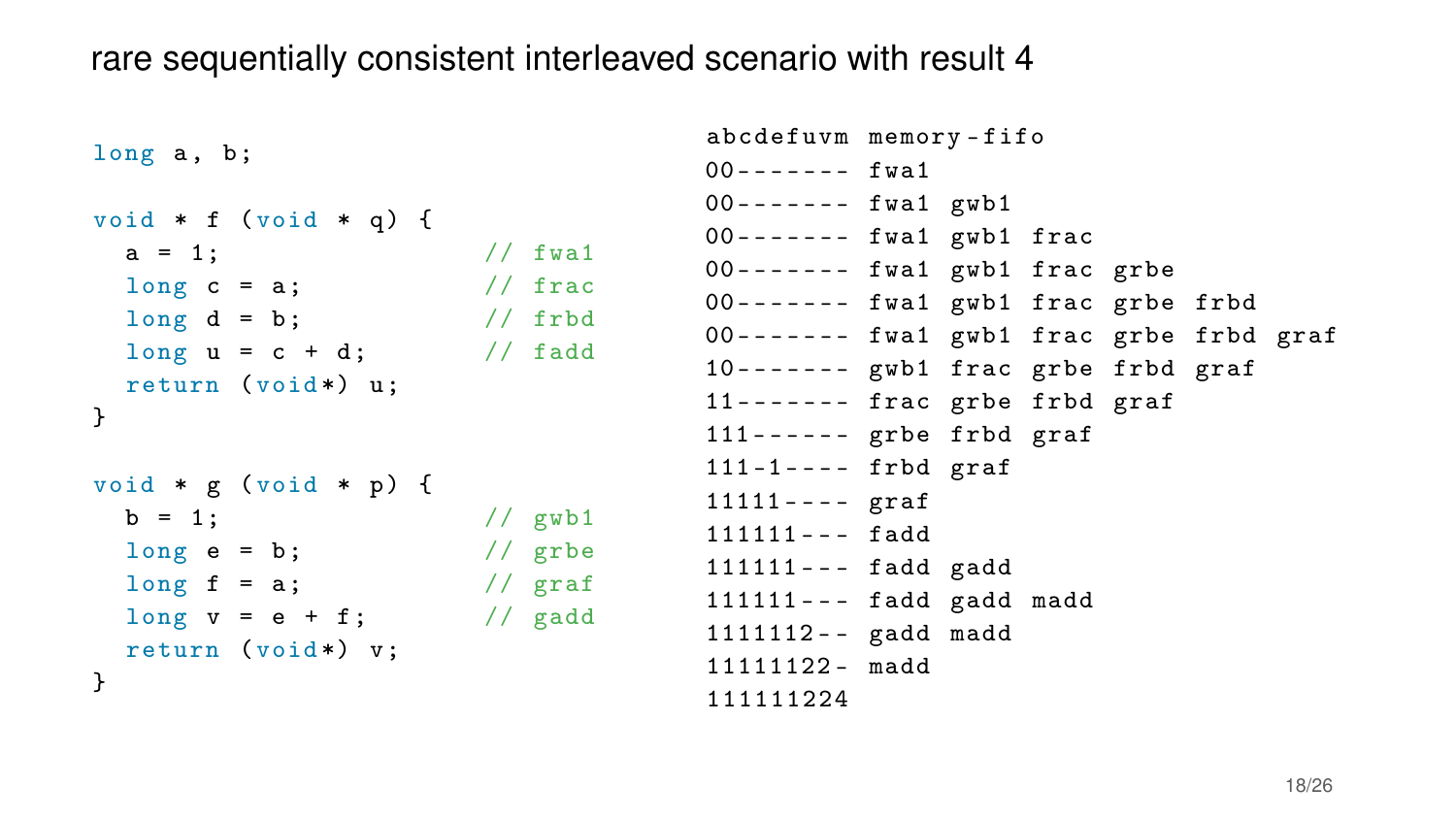# less frequent sequentially *inconsistent* scenario with result 2

```
long a, b;void * f (void * q) {
 a = 1; // f wa1
  long c = a; \frac{1}{2} // frac 001------ fwa1 frbd // frac 000
  long d = b; // frbd
0010 - - - - - fwa1 gwb1
 long u = c + d; // fadd
 return (void*) u;
}
void * g (void * p) {
 b = 1; // gwb1
 long e = b; // grbe
 long f = a; // graf
 long v = e + f; // gadd
 return (void*) v;
}
                                 abcdefuvm memory - fifo
                                 00 - - - - - - fwa1
                                 00------- fwa1 frac frbd
                                 0110 - - - - fwa1
                                 0110 - - - - - fwa1 grbe
                                 01101 ---- fwa1 graf
                                 011010 - - - fwa1
                                 111010 - - - fadd
                                 111010 - - - fadd gadd
                                 111010 - - - fadd gadd madd
                                 1110101 - gadd madd
                                 11101011 - madd
                                 111010112
```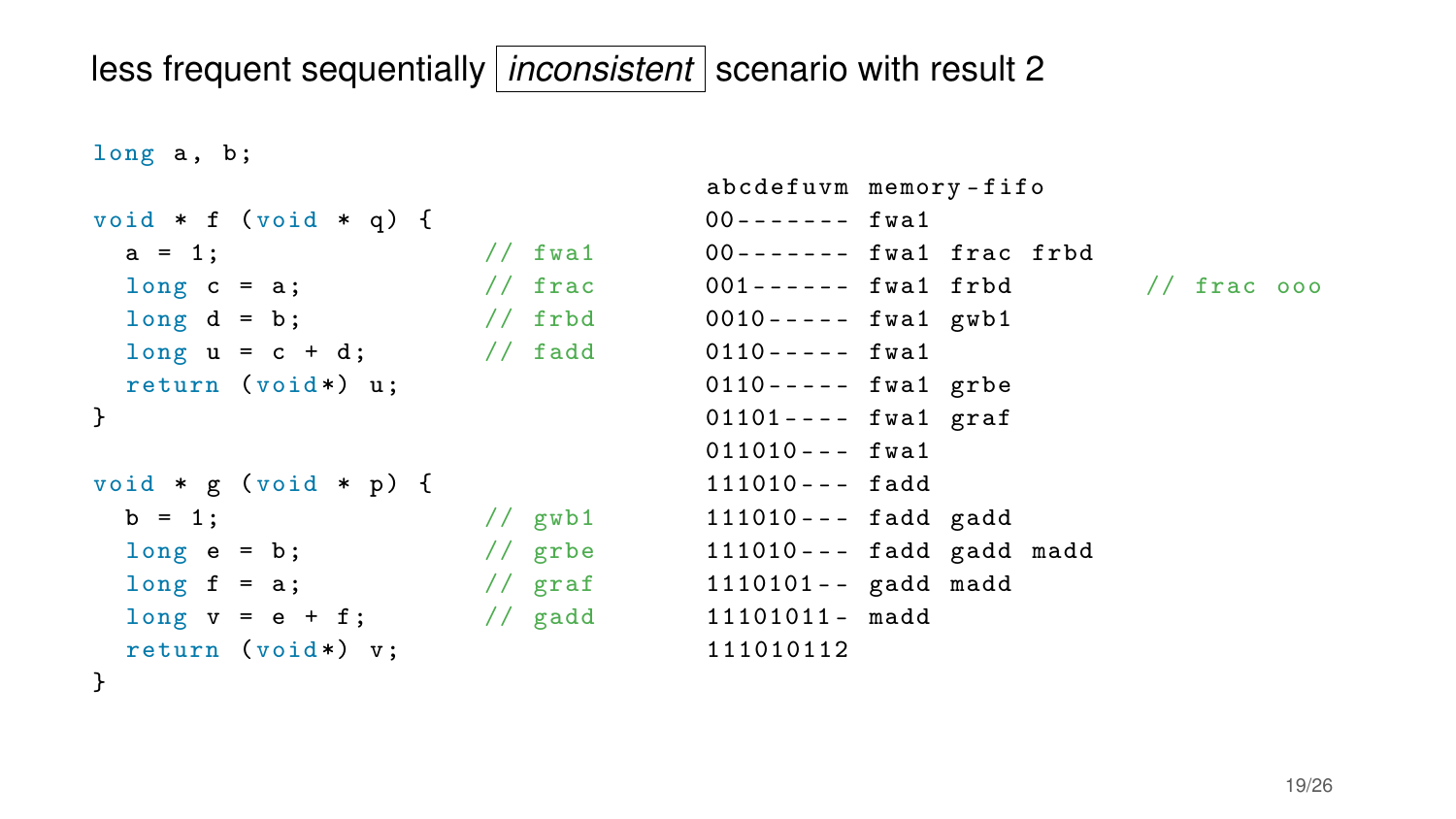#### no sequentially consistent scenario with result 2

```
long a, b:
void * f (void * q) {
 a = 1; // fwa1
 long c = a; \frac{1}{\pi} frac
 long d = b; // frbd
 long u = c + d; // fadd
 return (void*) u;
}
void * g (void * p) {
 b = 1; // gwb1
 long e = b; // grbe
 long f = a; // graf
 long v = e + f; // gadd
 return (void*) v;
}
```
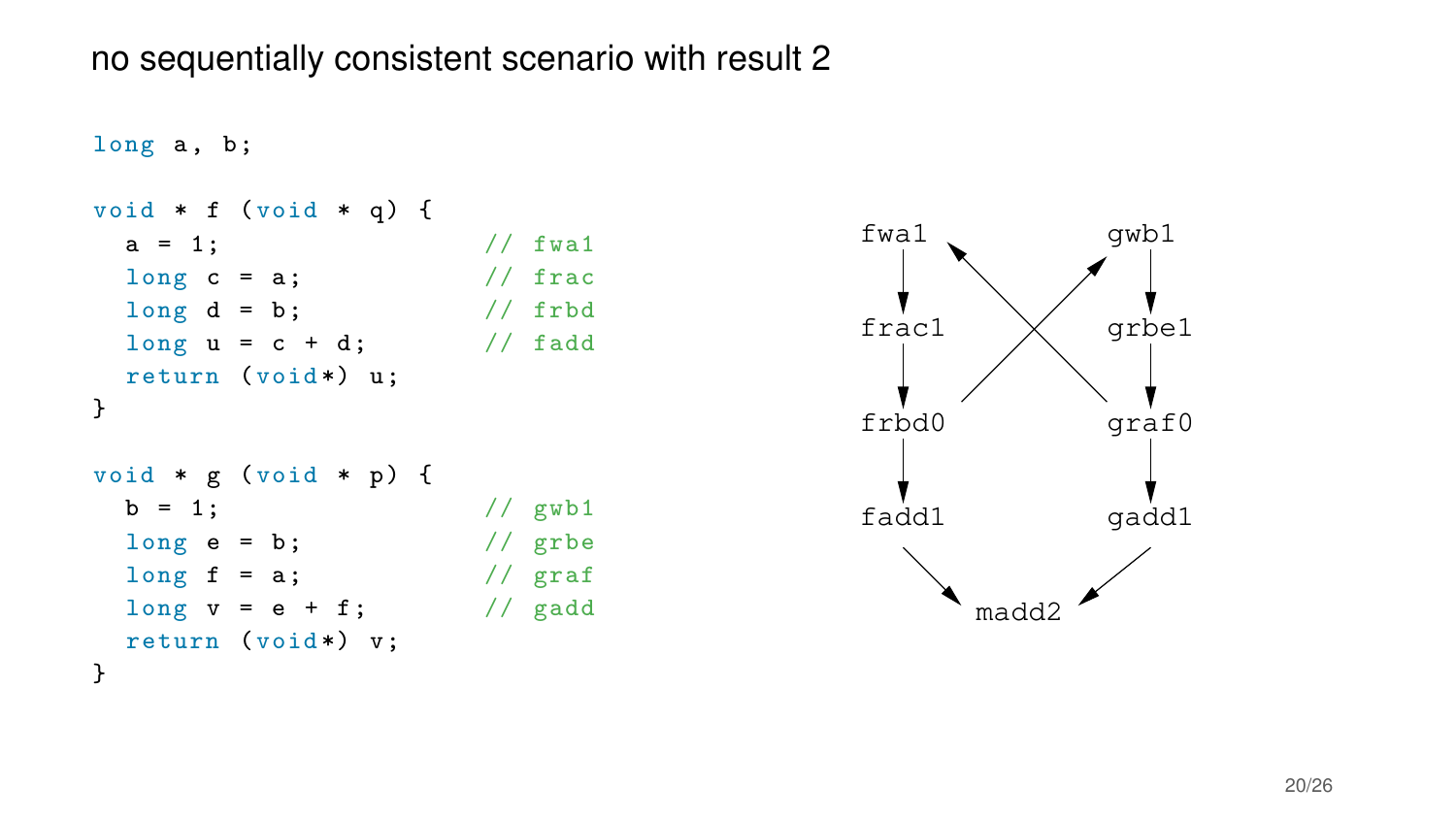# **Linearizability**



#### execution **linearizable** iff

there is a linearization point between invocation and response where the method appears to take effect instantaneously

 $\blacksquare$  at the linearization point the effect of a method becomes visible to other threads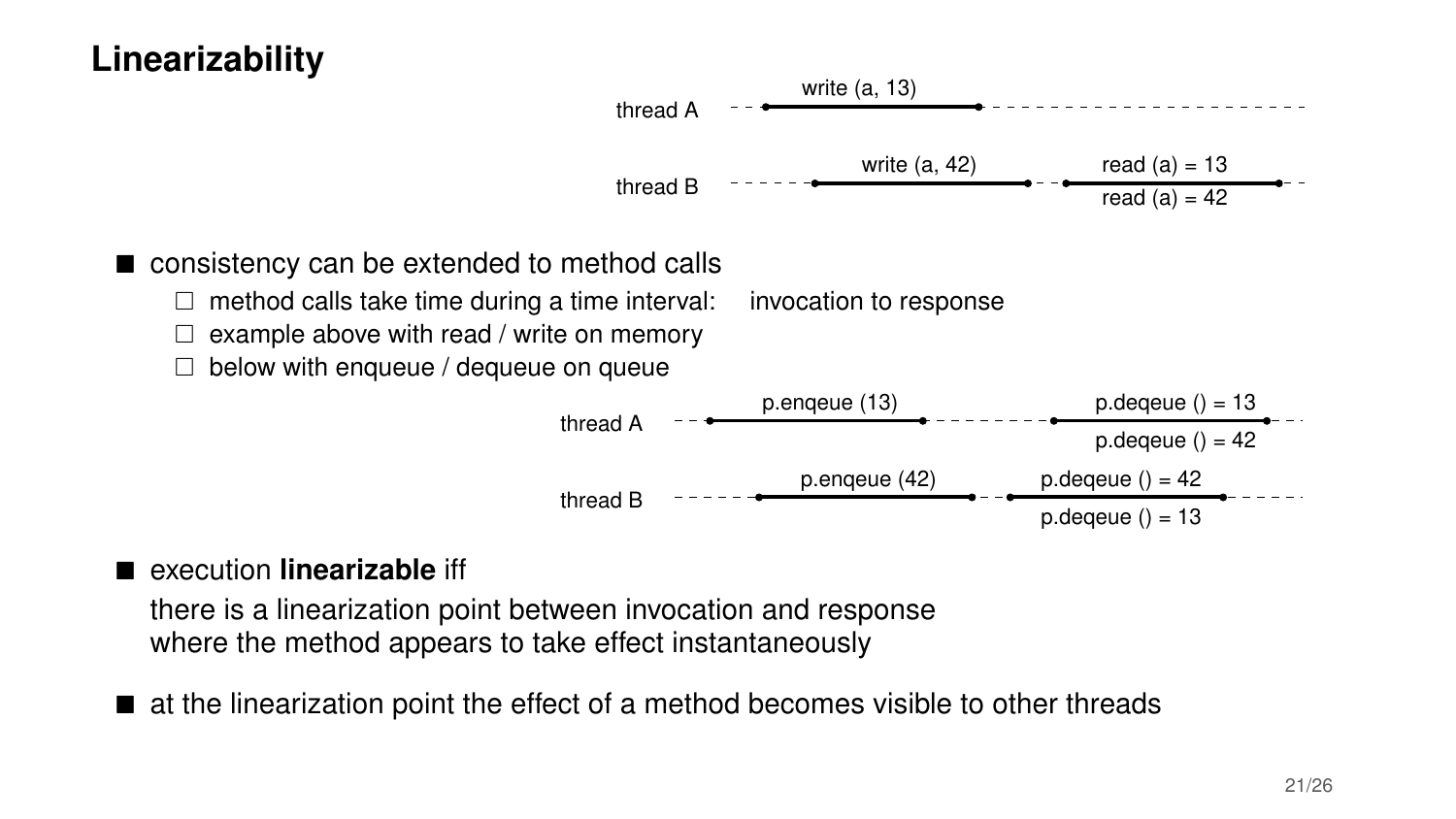### **locally sequentially consistent but globally not (nor linearizable)**

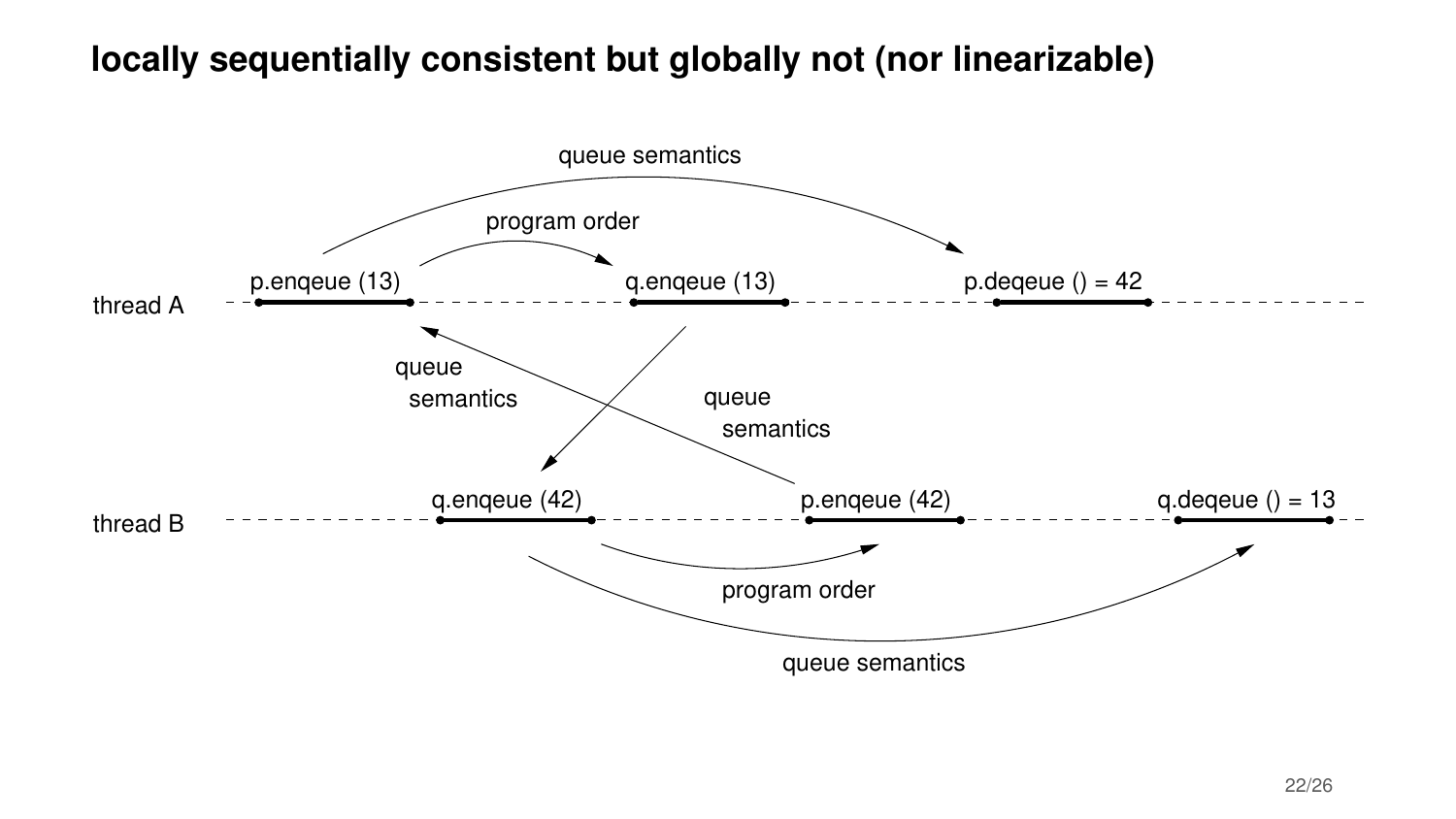# **Progress Conditions: Wait-Free, Lock-Free**

- a **total** method is defined in any state, otherwise **partial** 
	- $\Box$  like "dequeue" is partial and "enqueue" (in an unbounded queue) is total
	- $\Box$  same for "read" and "write"
- method is **blocking** iff response can not be computed immediately
	- $\Box$  common scenario in multi-processor systems
- linearizable computations can always be extended with pending responses of total messages
	- $\Box$  so in principle pending total method responses never have to be blocking
	- $\Box$  but it might be dificult to compute the actual response
- $\blacksquare$  method m **wait-free** iff every invocation eventually leads to a response
	- $\Box$  in the strong liveness sense, e.g., within a finite number of steps
	- $\Box$  or in LTL  $\forall m[G(m.invocation \rightarrow Fm.response)]$
- $\blacksquare$  method m **lock-free** iff infinitely often some method call finishes
	- $\Box$  so some threads might "starve", but the overall system makes progress
	- $\Box$  or in LTL  $(\exists m$ [GFm.invocation])  $\rightarrow$  GF  $\exists m'[m'$ .response]
- every wait-free method is also lock-free
	- $\Box$  wait-free provides stronger correctness guarantee
	- $\Box$  usually minimizes "latency" and leads to less efficiency in terms of through put
	- $\Box$  and is harder to implement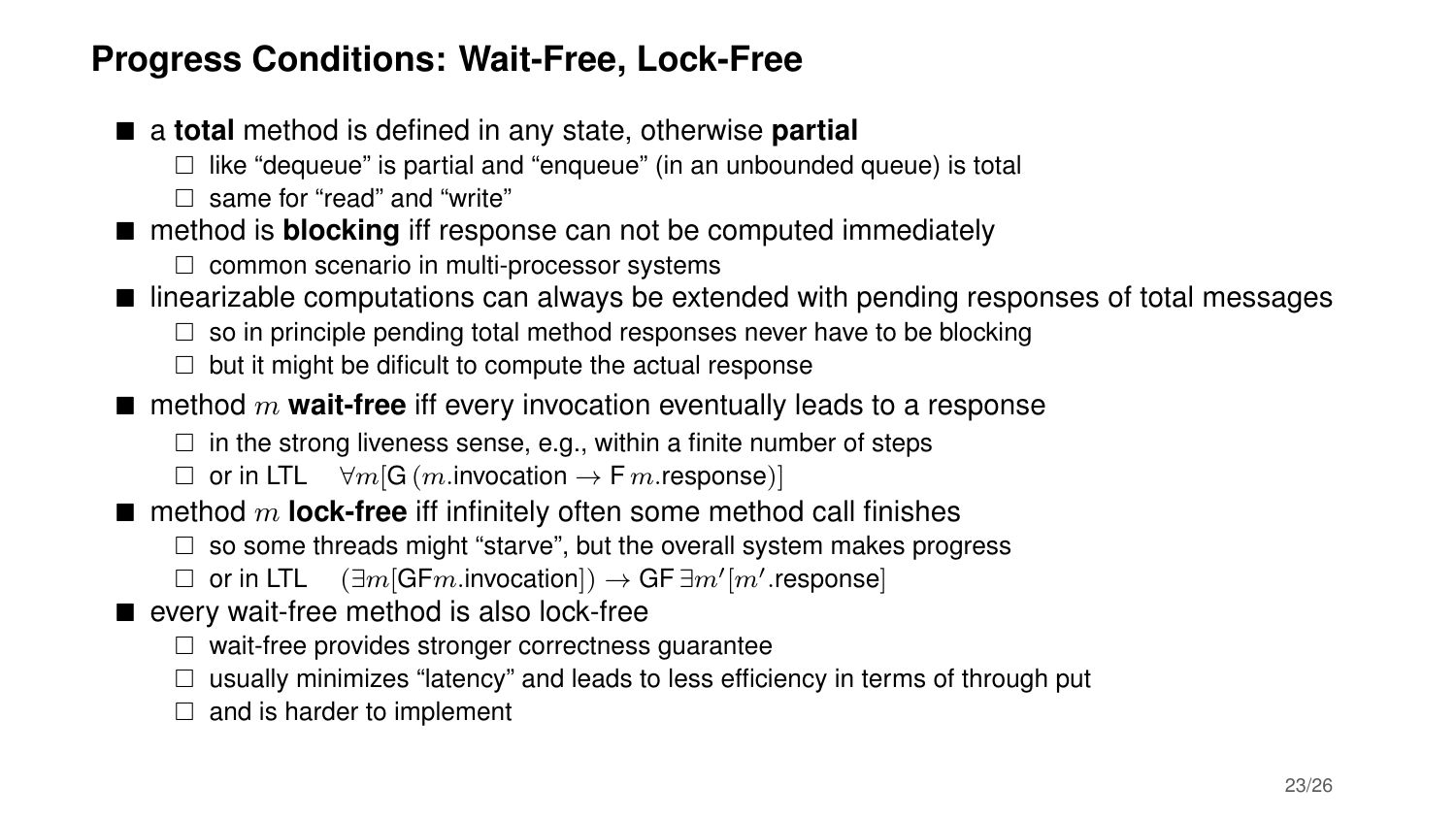# **Compare-And-Swap (CAS)**

```
// GCC 's builtin function for CAS
```
bool \_\_sync\_bool\_compare\_and\_swap ( type \* ptr , type oldval , type newval ) ;

// it atomically executes the following function

```
bool CAS (type * address, type expected, type update) {
  if (*address != expected) return false;
  * address = update ;
 return true ;
}
```
■ considered the "mother" of all atomic operations

- $\Box$  many modern architectures support CAS
- $\Box$  alternatives: load-linked / store-conditional (LL/SC)
- $\Box$  see discussion of memory model for RISC-V too
- compiler uses CAS or LL/SC to implement other atomic operations
	- $\Box$  if processors does not support corresponding operations
	- $\Box$  like atomic increment
	- $\Box$  C++11 atomics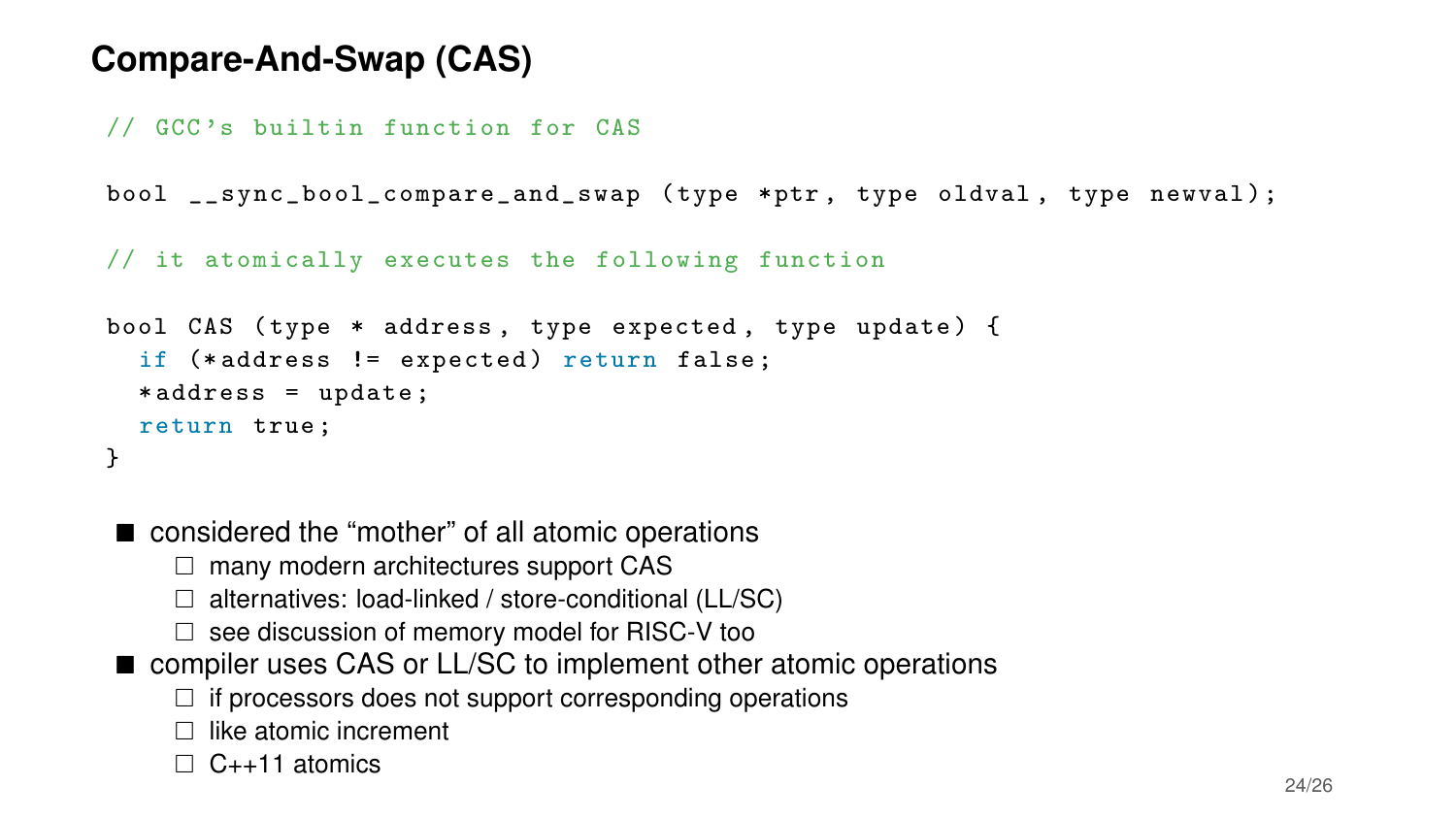### **Treiber Stack**

Treiber, R.K.. Systems programming: Coping with parallelism. IBM, Thomas J. Watson Research Center, 1986.

- **probably first lock-free data-structure**
- implements a parallel stack
- suffers from ABA problem
- see demo